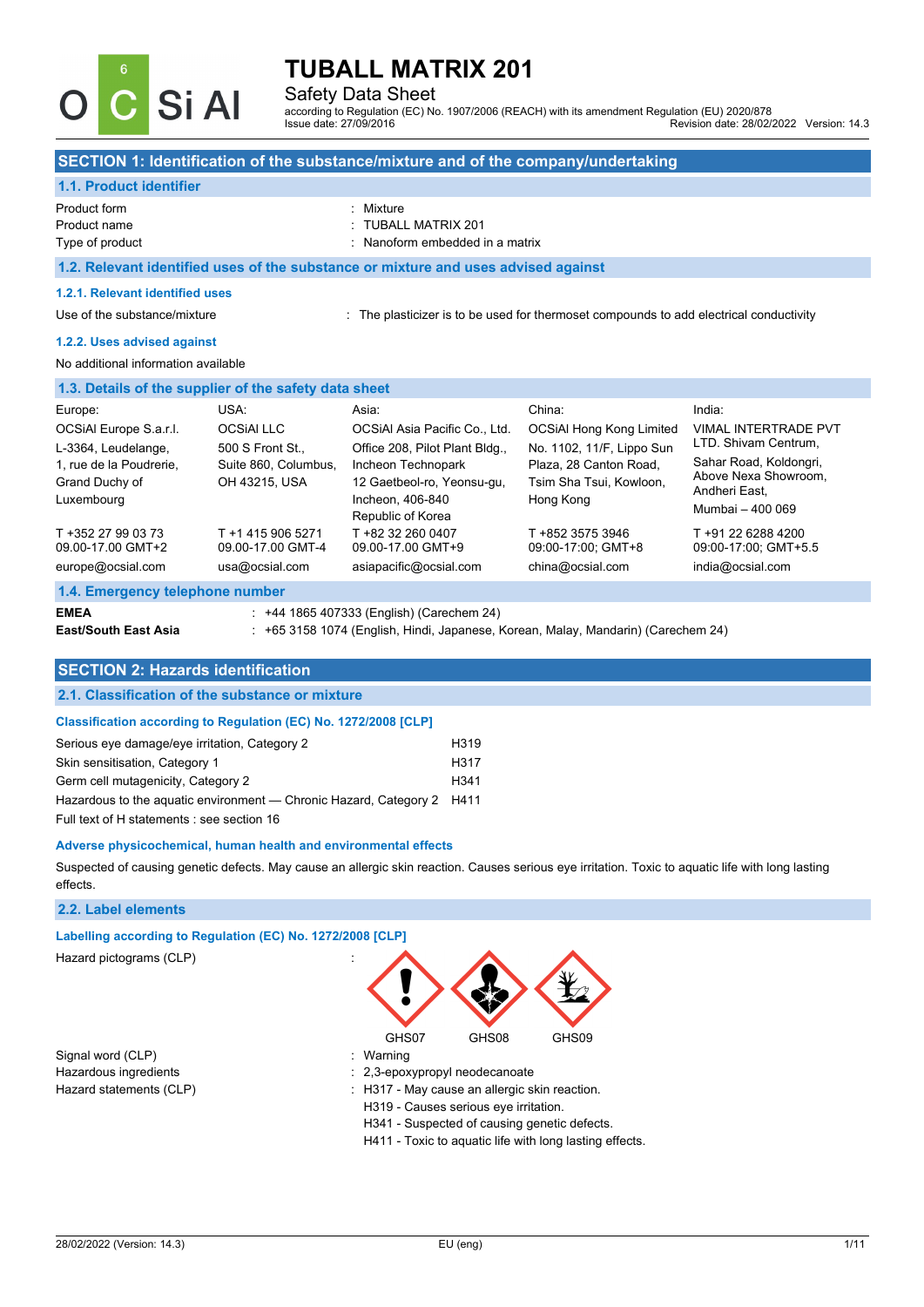## Safety Data Sheet

according to Regulation (EC) No. 1907/2006 (REACH) with its amendment Regulation (EU) 2020/878

| Precautionary statements (CLP) | : P201 - Obtain special instructions before use.<br>P261 - Avoid breathing dust, fume.<br>P264 - Wash hands thoroughly after handling. |
|--------------------------------|----------------------------------------------------------------------------------------------------------------------------------------|
|                                | P273 - Avoid release to the environment.                                                                                               |
|                                | P280 - Wear protective gloves, protective clothing, eye protection.<br>P302+P352 - IF ON SKIN: Wash with plenty of soap and water.     |

## **2.3. Other hazards**

No additional information available

## **SECTION 3: Composition/information on ingredients**

### **3.1. Substances**

#### Not applicable

### **3.2. Mixtures**

| <b>Name</b>                   | <b>Product identifier</b>                                                                      | $\frac{9}{6}$ | <b>Classification according to</b><br><b>Regulation (EC) No.</b><br>1272/2008 [CLP] |
|-------------------------------|------------------------------------------------------------------------------------------------|---------------|-------------------------------------------------------------------------------------|
| 2,3-epoxypropyl neodecanoate  | (CAS-No.) 26761-45-5<br>(EC-No.) 247-979-2                                                     | 90            | <b>Skin Sens. 1, H317</b><br>Muta. 2, H341<br>Aquatic Chronic 2, H411               |
| Single wall carbon nanotubes* | (CAS-No.) Not assigned for EU-REACH<br>(EC-No.) 943-098-9<br>(REACH-No.) 01-2120130006-75-0000 | 10            | Eye Irrit. 2, H319                                                                  |

### Full text of H-statements: see section 16

| <sup>*</sup> Single wall carbon nanotubes TUBALL™ |     |                                                                |
|---------------------------------------------------|-----|----------------------------------------------------------------|
| Name of (set of) nanoform(s)                      |     | Tuball™ - grades 1RW02 / 1RW03 are part of one set of nanoform |
| Value                                             |     |                                                                |
| Number based particle size<br>distribution        | d10 | $1.2 - 1.45$ nm                                                |
|                                                   | d50 | $1.6 - 1.8$ nm                                                 |
|                                                   | d90 | $1.9 - 2.2$ nm                                                 |
| Shape and aspect ratio of particles               |     | Elongated tubes; length to diameter ratio $2000 - 10000$ :1    |
| Crystallinity                                     |     | Amorphous                                                      |
| Surface functionalisation / treatment             |     | No.                                                            |
| Process                                           |     | Chemical vapor deposition (CVD)                                |
| Specific surface area                             |     | $300 - 1500$ m <sup>2</sup> /g                                 |
| Additional information                            |     | $G/D$ range: $\geq 40$ (RAMAN at 532 nm)                       |

| <b>SECTION 4: First aid measures</b>                             |                                                                                                                                                  |
|------------------------------------------------------------------|--------------------------------------------------------------------------------------------------------------------------------------------------|
| 4.1. Description of first aid measures                           |                                                                                                                                                  |
| First-aid measures after inhalation                              | : Remove person to fresh air and keep comfortable for breathing. Get medical attention.                                                          |
| First-aid measures after skin contact                            | : Take off immediately all contaminated clothing. Wash contaminated clothing before reuse.<br>Wash with plenty of soap and water.                |
| First-aid measures after eye contact                             | : Rinse cautiously with water for several minutes. Remove contact lenses, if present and easy<br>to do. Continue rinsing. Get medical attention. |
| First-aid measures after ingestion                               | : Rinse mouth out with water. Do not induce vomiting. Get medical attention.                                                                     |
| 4.2. Most important symptoms and effects, both acute and delayed |                                                                                                                                                  |
| Symptoms/effects after skin contact                              | : May cause an allergic skin reaction.                                                                                                           |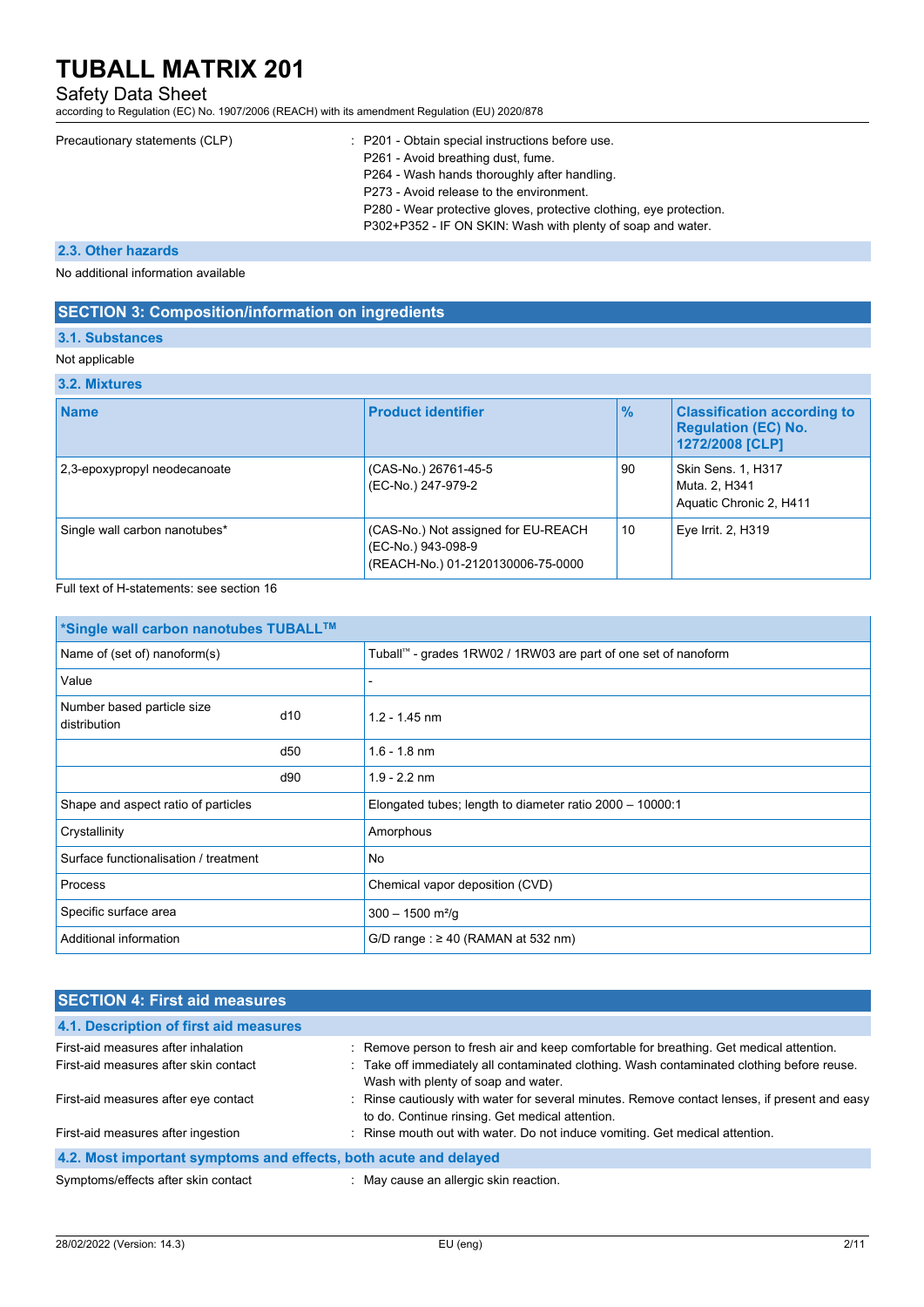# Safety Data Sheet

according to Regulation (EC) No. 1907/2006 (REACH) with its amendment Regulation (EU) 2020/878

## **4.3. Indication of any immediate medical attention and special treatment needed**

Treat symptomatically. Call a physician immediately if large quantities have been ingested or inhaled.

| <b>SECTION 5: Firefighting measures</b>                                  |                                                                                                                                                                                                            |
|--------------------------------------------------------------------------|------------------------------------------------------------------------------------------------------------------------------------------------------------------------------------------------------------|
| 5.1. Extinguishing media                                                 |                                                                                                                                                                                                            |
| Suitable extinguishing media<br>Unsuitable extinguishing media           | Dry chemical powder, alcohol-resistant foam, carbon dioxide (CO2).<br>: None known.                                                                                                                        |
| 5.2. Special hazards arising from the substance or mixture               |                                                                                                                                                                                                            |
| Fire hazard<br><b>Explosion hazard</b>                                   | : Flammable vapours can accumulate in head space of closed systems. Residue may be<br>flammable and explosive.<br>May form flammable/explosive vapour-air mixture.                                         |
| Hazardous decomposition products in case of fire                         | : Carbon dioxide. Carbon monoxide.                                                                                                                                                                         |
| 5.3. Advice for firefighters                                             |                                                                                                                                                                                                            |
| Protection during firefighting                                           | : Full face mask. Positive pressure self-contained breathing apparatus (SCBA).                                                                                                                             |
| <b>SECTION 6: Accidental release measures</b>                            |                                                                                                                                                                                                            |
| 6.1. Personal precautions, protective equipment and emergency procedures |                                                                                                                                                                                                            |
| 6.1.1. For non-emergency personnel                                       |                                                                                                                                                                                                            |
| Protective equipment                                                     | : Wear suitable protective clothing.                                                                                                                                                                       |
| <b>Emergency procedures</b>                                              | Ensure adequate ventilation. Evacuate area.                                                                                                                                                                |
| 6.1.2. For emergency responders                                          |                                                                                                                                                                                                            |
| Protective equipment                                                     | : Wear suitable protective clothing, gloves and eye/face protection. In case of fire: Positive<br>pressure self-contained breathing apparatus (SCBA).                                                      |
| Emergency procedures                                                     | : Provide adequate ventilation. Evacuate area. Avoid inhalation of vapours.                                                                                                                                |
| <b>6.2. Environmental precautions</b>                                    |                                                                                                                                                                                                            |
|                                                                          | Do not allow to enter into surface water or drains. Collect contaminated extinguishing water separately and must not enter the sewage system.                                                              |
| 6.3. Methods and material for containment and cleaning up                |                                                                                                                                                                                                            |
| For containment<br>Methods for cleaning up                               | : Clean spills promptly. Ventilate affected area. Stop leak if safe to do so.<br>: Clear up rapidly by scoop or vacuum. Collect in closed container and remove to a safe<br>place for disposal by burning. |
| 6.4. Reference to other sections                                         |                                                                                                                                                                                                            |
| No additional information available                                      |                                                                                                                                                                                                            |

| <b>SECTION 7: Handling and storage</b>                            |                                                                                                                                                                                                                                           |
|-------------------------------------------------------------------|-------------------------------------------------------------------------------------------------------------------------------------------------------------------------------------------------------------------------------------------|
| 7.1. Precautions for safe handling                                |                                                                                                                                                                                                                                           |
| Precautions for safe handling                                     | : Avoid contact with skin, eyes and clothing. Carry out operations in the open/under local<br>exhaust/ventilation or with respiratory protection. Avoid breathing dust, fume. To prevent<br>thermal burns avoid contact with hot product. |
| Hygiene measures                                                  | : Do not eat, drink or smoke when using this product. Wash contaminated clothing before<br>reuse.                                                                                                                                         |
| 7.2. Conditions for safe storage, including any incompatibilities |                                                                                                                                                                                                                                           |
| Storage conditions                                                | : Store in dry, well-ventilated area. Store at ambient temperature. Keep container tightly<br>closed. Protect from sunlight.                                                                                                              |
| Storage temperature                                               | : $-40/+40 °C$                                                                                                                                                                                                                            |
| Heat and ignition sources                                         | : Keep away from open flames, hot surfaces and sources of ignition.                                                                                                                                                                       |
| Information on mixed storage                                      | : Store away from water (including sewage plant).                                                                                                                                                                                         |
| Special rules on packaging                                        | : Keep container tightly closed.                                                                                                                                                                                                          |

### **7.3. Specific end use(s)**

No additional information available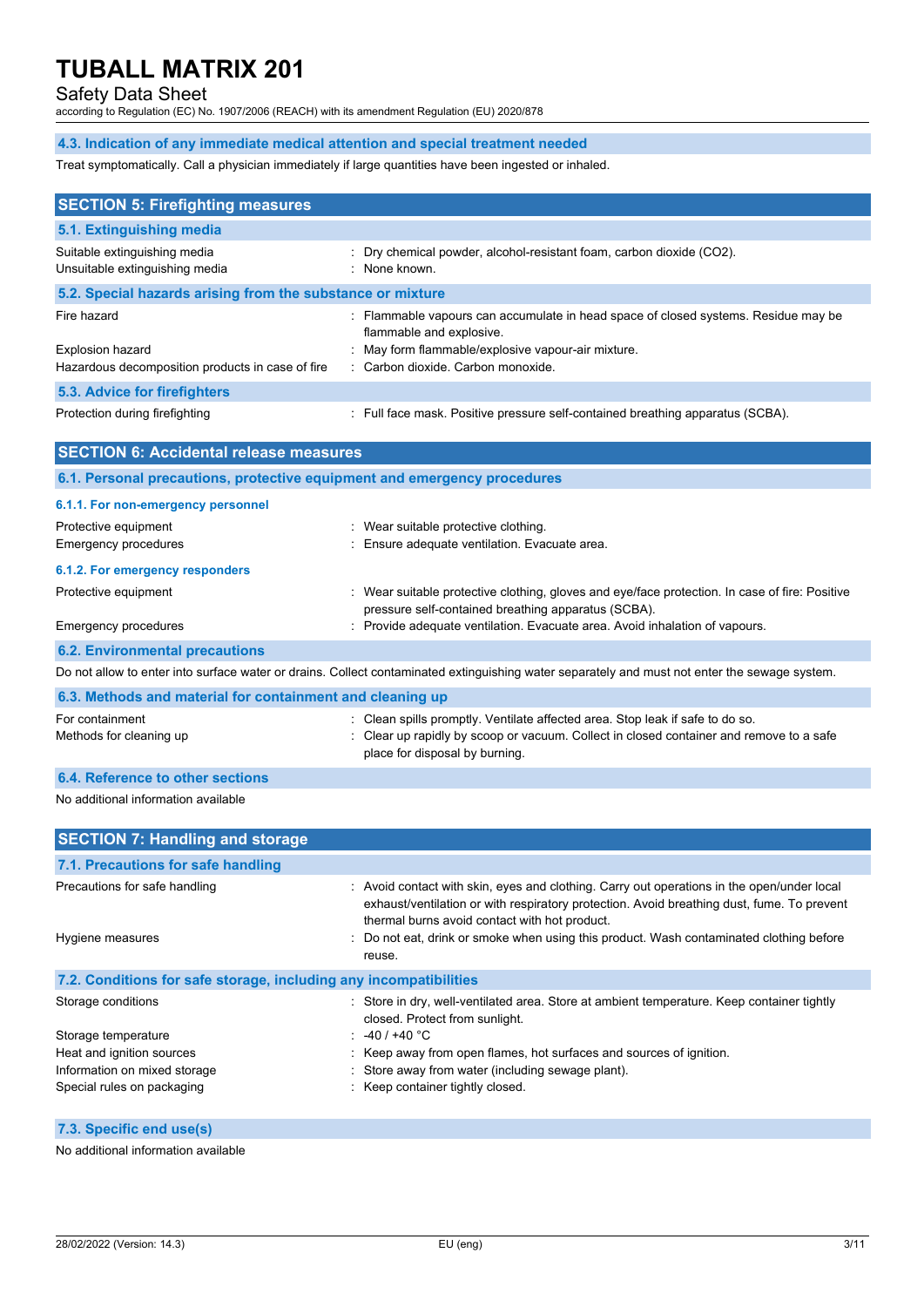# Safety Data Sheet

according to Regulation (EC) No. 1907/2006 (REACH) with its amendment Regulation (EU) 2020/878

| <b>SECTION 8: Exposure controls/personal protection</b> |                           |  |  |
|---------------------------------------------------------|---------------------------|--|--|
| 8.1. Control parameters                                 |                           |  |  |
| 2,3-epoxypropyl neodecanoate                            |                           |  |  |
| <b>DNEL/DMEL (Workers)</b>                              |                           |  |  |
| Acute - systemic effects, inhalation                    | $2.7 \text{ mg/m}^3$      |  |  |
| Long-term - systemic effects, dermal                    | 1.9 mg/kg bodyweight/day  |  |  |
| Long-term - systemic effects, inhalation                | $2.7 \text{ mg/m}^3$      |  |  |
| <b>DNEL/DMEL (General population)</b>                   |                           |  |  |
| Long-term - systemic effects, oral                      | 1.1 mg/kg bw/day          |  |  |
| Long-term - systemic effects, inhalation                | 1.6 mg/ $m3$              |  |  |
| Long-term - systemic effects, dermal                    | 1.15 mg/kg bodyweight/day |  |  |
| <b>PNEC (Water)</b>                                     |                           |  |  |
| PNEC aqua (freshwater)                                  | $0.0012$ mg/l             |  |  |
| PNEC aqua (marine water)                                | $0.12 \mu g/l$            |  |  |
| PNEC aqua (intermittent, freshwater)                    | $12 \mu g/l$              |  |  |
| <b>PNEC (STP)</b>                                       |                           |  |  |
| PNEC sewage treatment plant                             | 50 mg/l                   |  |  |

| <b>Single wall carbon nanotubes</b>      |                                                                                             |
|------------------------------------------|---------------------------------------------------------------------------------------------|
| <b>DNEL/DMEL (Workers)</b>               |                                                                                             |
| Acute - systemic effects, dermal         | No hazard identified                                                                        |
| Acute - systemic effects, inhalation     | Low hazard (no threshold identified)                                                        |
| Acute - local effects, dermal            | No hazard identified                                                                        |
| Acute - local effects, inhalation        | Low hazard (no threshold identified)                                                        |
| Long-term - systemic effects, dermal     | No hazard identified                                                                        |
| Long-term - local effects, dermal        | No hazard identified                                                                        |
| Long-term - systemic effects, inhalation | Low hazard (no threshold identified)                                                        |
| Long-term - local effects, inhalation    | Low hazard (no threshold identified)                                                        |
| <b>DNEL/DMEL (General population)</b>    |                                                                                             |
| Acute - systemic effects, dermal         | No hazard identified                                                                        |
| Acute - systemic effects, inhalation     | Low hazard (no threshold identified)                                                        |
| Acute - systemic effects, oral           | No hazard identified                                                                        |
| Acute - local effects, dermal            | No hazard identified                                                                        |
| Acute - local effects, inhalation        | No hazard identified                                                                        |
| Long-term - systemic effects, oral       | No hazard identified                                                                        |
| Long-term - systemic effects, inhalation | Low hazard (no threshold identified)                                                        |
| Long-term - systemic effects, dermal     | No hazard identified                                                                        |
| Long-term - local effects, dermal        | No hazard identified                                                                        |
| Long-term - local effects, inhalation    | No hazard identified                                                                        |
| <b>PNEC (Water)</b>                      |                                                                                             |
| PNEC aqua (freshwater)                   | No hazard identified                                                                        |
| PNEC aqua (marine water)                 | No hazard identified                                                                        |
| <b>PNEC (Sediment)</b>                   |                                                                                             |
| PNEC sediment (freshwater)               | No hazard identified                                                                        |
| PNEC sediment (marine water)             | No hazard identified                                                                        |
| <b>PNEC (Soil)</b>                       |                                                                                             |
| PNEC soil                                | No hazard identified                                                                        |
| <b>PNEC (Oral)</b>                       |                                                                                             |
| PNEC oral (secondary poisoning)          | No potential to cause toxic effects if accumulated (in higher organisms) via the food chain |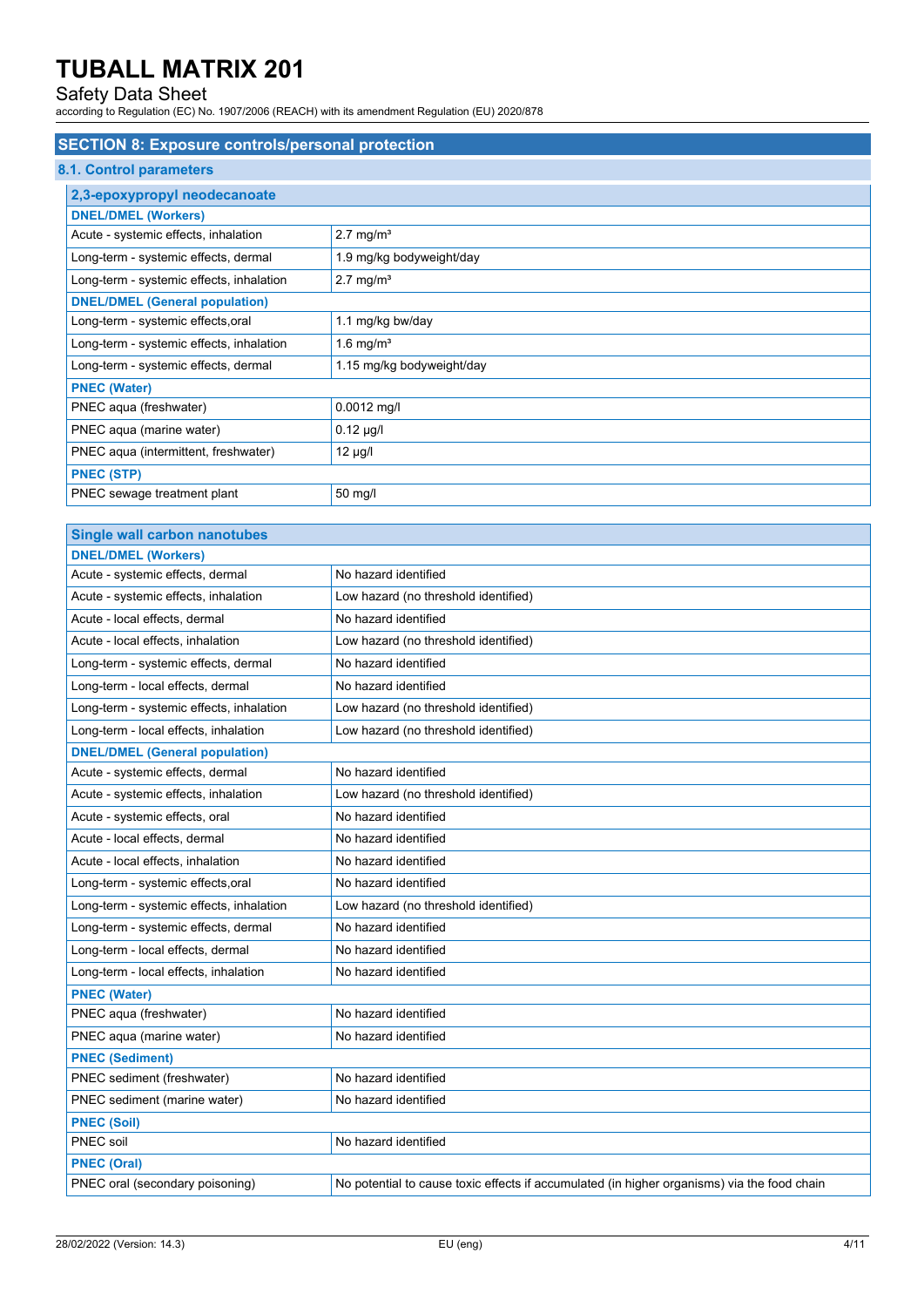## Safety Data Sheet

according to Regulation (EC) No. 1907/2006 (REACH) with its amendment Regulation (EU) 2020/878

| <b>PNEC (STP)</b>                  |                                                     |
|------------------------------------|-----------------------------------------------------|
| <b>PNEC</b> sewage treatment plant | No data available: testing technically not feasible |
| 8.2. Exposure controls ▶           |                                                     |

#### **Personal protective equipment:**

Gloves. Protective clothing. Gas mask.

#### **Hand protection:**

Wear suitable gloves. EN 374

| Type                                  | <b>Material</b>      | <b>Permeation</b> | Thickness (mm) | Penetration | Standard |
|---------------------------------------|----------------------|-------------------|----------------|-------------|----------|
| Reusable gloves,<br>Disposable gloves | Nitrile rubber (NBR) |                   | > 0.18         |             | EN 374   |
|                                       |                      |                   |                |             |          |

#### **Eye protection:**

Chemical goggles or safety glasses. EN 166

#### **Skin and body protection:**

Protective clothing (with elasticated cuffs and closed neck). EN 14605

### **Respiratory protection:**

Wear respiratory protection. Selection of respiratory protection must be based on the result of the risk assessment

#### **Personal protective equipment symbol(s):**



| <b>SECTION 9: Physical and chemical properties</b>         |                                                         |  |  |  |
|------------------------------------------------------------|---------------------------------------------------------|--|--|--|
| 9.1. Information on basic physical and chemical properties |                                                         |  |  |  |
| Physical state                                             | $\bullet$<br>Solid                                      |  |  |  |
| Appearance                                                 | Flakes. Pasty.                                          |  |  |  |
| Colour                                                     | Black.                                                  |  |  |  |
| Odour                                                      | Slight.                                                 |  |  |  |
| Odour threshold                                            | No data available                                       |  |  |  |
| рH                                                         | No data available                                       |  |  |  |
| Relative evaporation rate (butylacetate=1)                 | No data available                                       |  |  |  |
| Melting point                                              | -60 °C (2,3-epoxypropyl neodecanoate)                   |  |  |  |
| Freezing point                                             | Not applicable                                          |  |  |  |
| <b>Boiling point</b>                                       | 278 °C (2,3-epoxypropyl neodecanoate)                   |  |  |  |
| Flash point                                                | 126 °C (2,3-epoxypropyl neodecanoate)                   |  |  |  |
| Auto-ignition temperature                                  | 397 (2,3-epoxypropyl neodecanoate)                      |  |  |  |
| Decomposition temperature                                  | No data available                                       |  |  |  |
| Flammability (solid, gas)                                  | No data available                                       |  |  |  |
| Vapour pressure                                            | No data available                                       |  |  |  |
| Relative vapour density at 20 °C                           | No data available                                       |  |  |  |
| Relative density                                           | No data available                                       |  |  |  |
| Solubility                                                 | Slightly soluble in water. Soluble in organic solvents. |  |  |  |
| Partition coefficient n-octanol/water (Log Pow)            | No data available                                       |  |  |  |
| Viscosity, kinematic                                       | Not applicable                                          |  |  |  |
| Viscosity, dynamic                                         | No data available                                       |  |  |  |
| <b>Explosive properties</b>                                | Product is not explosive.                               |  |  |  |
| Oxidising properties                                       | Non oxidizing.                                          |  |  |  |
| <b>Explosive limits</b>                                    | Not applicable                                          |  |  |  |
| <b>Single wall carbon nanotubes</b>                        |                                                         |  |  |  |
| Particle size                                              | See section 3.2                                         |  |  |  |
| Particle size distribution                                 | See section 3.2                                         |  |  |  |
| Particle shape                                             | See section 3.2                                         |  |  |  |
| Particle aspect ratio                                      | See section 3.2                                         |  |  |  |
| Particle aggregation state                                 | Bundle of nanotubes                                     |  |  |  |
| Particle agglomeration state                               | Single wall carbon nanotubes is embedded in a matrix    |  |  |  |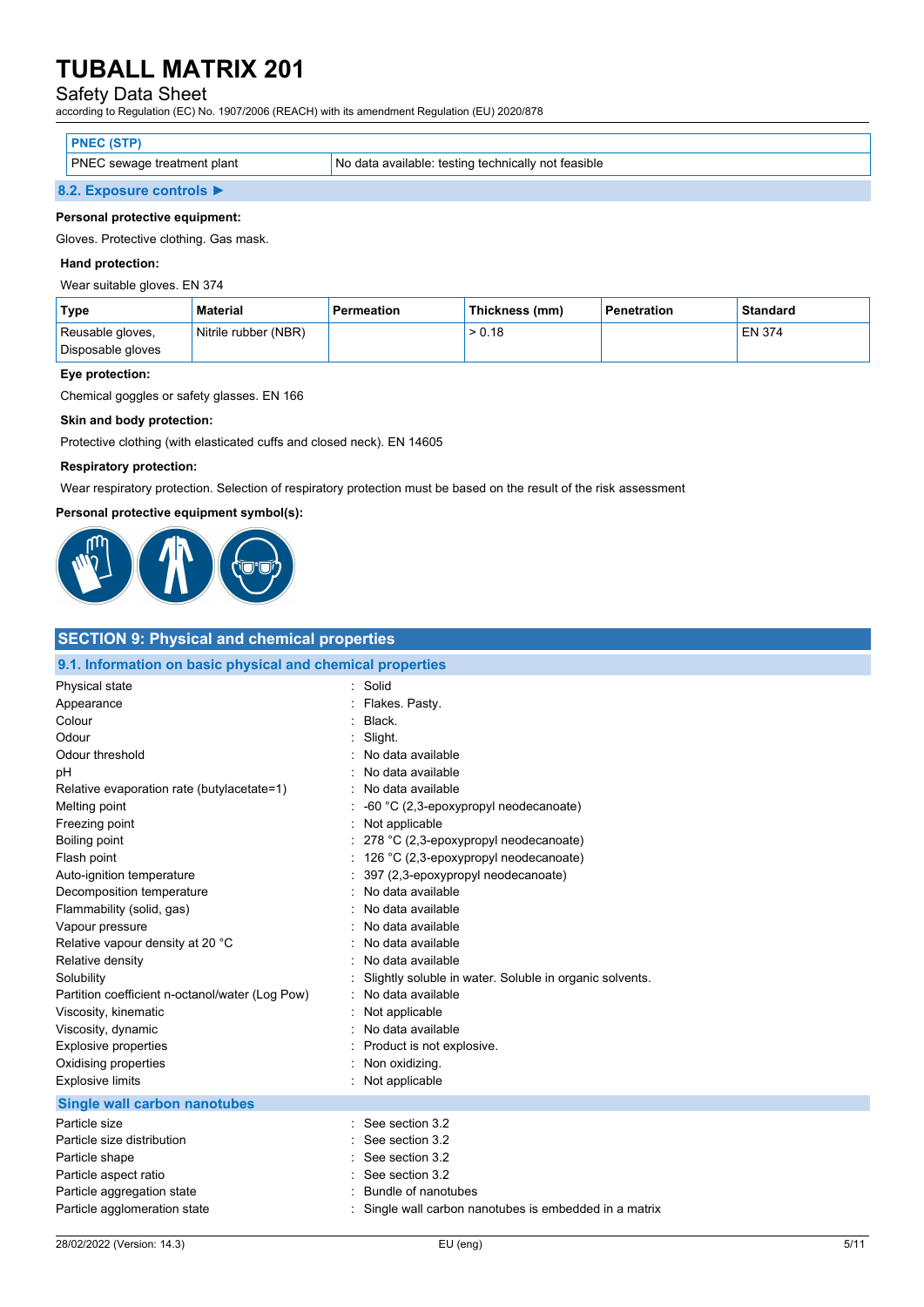## Safety Data Sheet

according to Regulation (EC) No. 1907/2006 (REACH) with its amendment Regulation (EU) 2020/878

| Particle specific surface area | $\therefore$ See section 3.2                                  |
|--------------------------------|---------------------------------------------------------------|
| Particle dustiness             | $\therefore$ 1660 mg/kg (DIRM - Single wall carbon nanotubes) |

## **9.2. Other information**

No additional information available

| <b>SECTION 10: Stability and reactivity</b>                       |
|-------------------------------------------------------------------|
| <b>10.1. Reactivity</b>                                           |
| Stable under normal conditions.                                   |
| <b>10.2. Chemical stability</b>                                   |
| Stable under normal conditions.                                   |
| 10.3. Possibility of hazardous reactions                          |
| None known.                                                       |
| 10.4. Conditions to avoid                                         |
| Keep away from open flames, hot surfaces and sources of ignition. |
| 10.5. Incompatible materials                                      |
| Strong oxidizing agents.                                          |

**10.6. Hazardous decomposition products**

Incomplete combustion releases dangerous carbon monoxide, carbon dioxide and other toxic gases.

| <b>SECTION 11: Toxicological information</b> |                                                                                                                                 |
|----------------------------------------------|---------------------------------------------------------------------------------------------------------------------------------|
| 11.1. Information on toxicological effects ▶ |                                                                                                                                 |
| Acute toxicity (oral)                        | : Not classified                                                                                                                |
| Acute toxicity (dermal)                      | : Not classified                                                                                                                |
| Acute toxicity (inhalation)                  | Not classified                                                                                                                  |
| 2,3-epoxypropyl neodecanoate                 |                                                                                                                                 |
| LD50 oral rat                                | $\overline{>}$ 9700 mg/kg                                                                                                       |
| LD50 dermal rat                              | 3800 mg/kg                                                                                                                      |
| Skin corrosion/irritation                    | : Not available                                                                                                                 |
| Serious eye damage/irritation                | : Causes serious eye irritation.                                                                                                |
| Respiratory or skin sensitisation            | : May cause an allergic skin reaction.                                                                                          |
| Germ cell mutagenicity                       | Suspected of causing genetic defects.                                                                                           |
| Carcinogenicity                              | Not available                                                                                                                   |
| Reproductive toxicity                        | : Not available                                                                                                                 |
| <b>Single wall carbon nanotubes</b>          |                                                                                                                                 |
| NOAEL (animal/female, F0/P)                  | no adverse effects seen at highest dose tested > 1000 mg/kg bw/day - OECD 422                                                   |
| NOAEL (animal, F1)                           | > 1000 mg/kg bw/day - no adverse effects seen at highest dose tested on prenatal<br>development (conceptus to birth) - OECD 422 |
| NOAEL (animal, F1)                           | > 1000 mg/kg bw/day - no adverse effects seen at highest dose tested on postnatal<br>development (pup) - OECD 422               |
| STOT-single exposure                         | · Not available                                                                                                                 |
| STOT-repeated exposure                       | : Not available                                                                                                                 |
| <b>Single wall carbon nanotubes</b>          |                                                                                                                                 |
| NOAEL (oral, rat, 90 days)                   | no adverse effects seen at highest dose tested > 1000 mg/kg bodyweight/day - OECD 422                                           |
| Aspiration hazard                            | Not available                                                                                                                   |
| <b>TUBALL MATRIX 201</b>                     |                                                                                                                                 |
| Viscosity, kinematic                         | Not applicable                                                                                                                  |

| <b>SECTION 12: Ecological information</b>                            |  |  |  |
|----------------------------------------------------------------------|--|--|--|
| <b>12.1. Toxicity</b>                                                |  |  |  |
| Hazardous to the aguatic environment, short-term : No data available |  |  |  |

Hazardous to the aquatic environment, short-term (acute)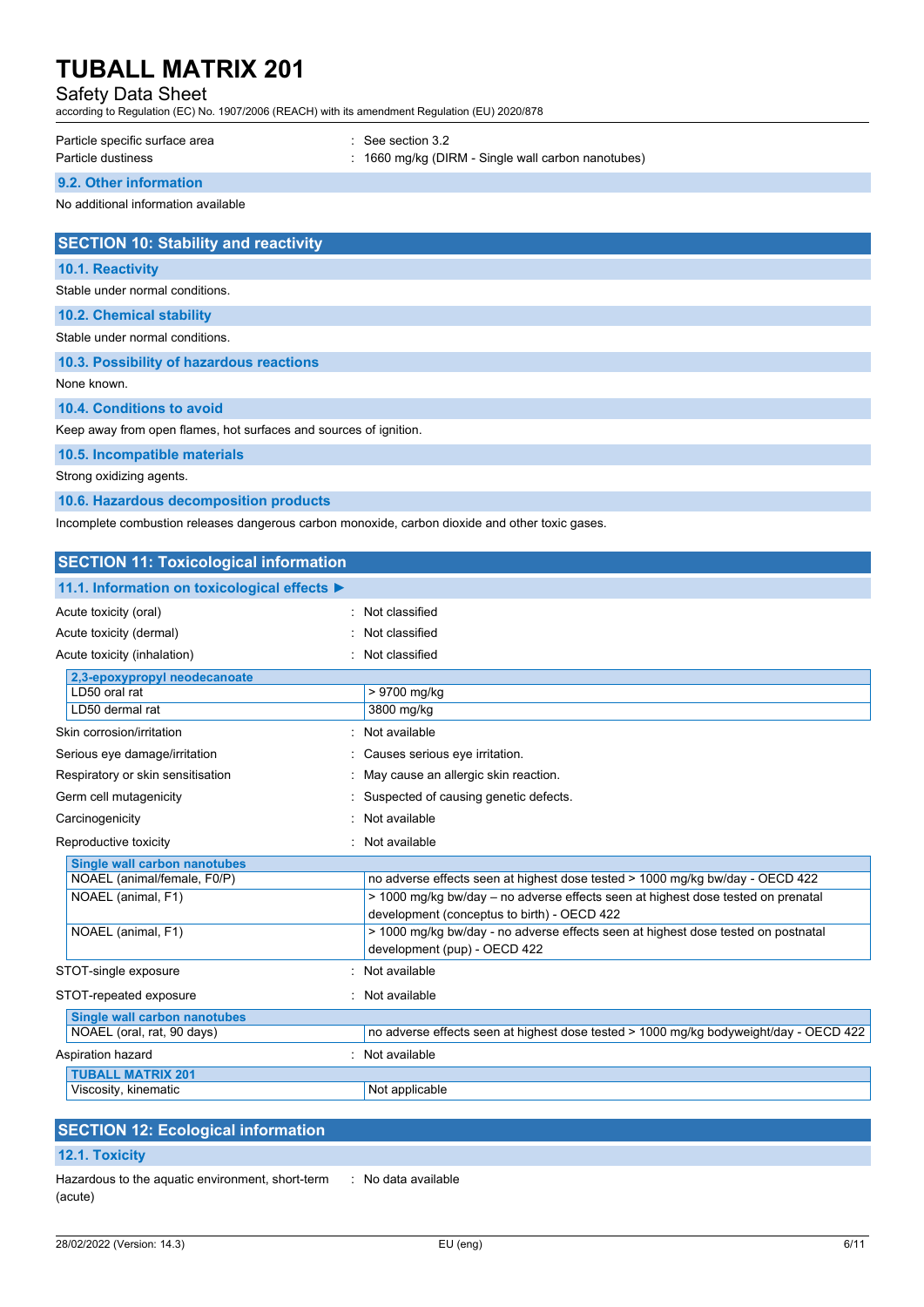## Safety Data Sheet

according to Regulation (EC) No. 1907/2006 (REACH) with its amendment Regulation (EU) 2020/878

| Hazardous to the aquatic environment, long-term<br>(chronic) | : Toxic to aquatic life with long lasting effects.                                     |
|--------------------------------------------------------------|----------------------------------------------------------------------------------------|
| 2,3-epoxypropyl neodecanoate                                 |                                                                                        |
| LC50 fish - 96h                                              | 9.6 mg/l Oncorhynchus mykiss (Rainbow trout)                                           |
| EC50 crustacea - 48h                                         | 4.8 mg/l Daphnia magna (Water flea)                                                    |
| EC50 algae - 96h                                             | 3.5 mg/l algae                                                                         |
| 12.2. Persistence and degradability                          |                                                                                        |
| No additional information available                          |                                                                                        |
| 12.3. Bioaccumulative potential                              |                                                                                        |
| 2,3-epoxypropyl neodecanoate                                 |                                                                                        |
| Partition coefficient n-octanol/water (Log Pow)              | 4.4 @ 20 °C                                                                            |
| 12.4. Mobility in soil                                       |                                                                                        |
| No additional information available                          |                                                                                        |
| 12.5. Results of PBT and vPvB assessment                     |                                                                                        |
| <b>Component</b>                                             |                                                                                        |
| Single wall carbon nanotubes                                 | This substance/mixture does not meet the PBT criteria of REACH regulation, annex XIII  |
|                                                              | This substance/mixture does not meet the vPvB criteria of REACH regulation, annex XIII |

#### **12.6. Other adverse effects**

No additional information available

| <b>SECTION 13: Disposal considerations</b>              |                                                                                                                                                                      |
|---------------------------------------------------------|----------------------------------------------------------------------------------------------------------------------------------------------------------------------|
| 13.1. Waste treatment methods                           |                                                                                                                                                                      |
| Regional legislation (waste)<br>Waste treatment methods | : Dispose of this material and its container at hazardous or special waste collection point.<br>: Disposal through controlled incineration or authorised waste dump. |
| Sewage disposal recommendations                         | : Prevent entry to sewers and public waters.                                                                                                                         |
| Product/Packaging disposal recommendations              | : Dispose of contents/container to hazardous or special waste collection point, in accordance<br>with local, regional, national and/or international regulation.     |
| Additional information                                  | : Clean up even minor leaks or spills if possible without unnecessary risk.                                                                                          |
| European List of Waste (LoW) code                       | : 06 13 99 - wastes not otherwise specified                                                                                                                          |

#### **SECTION 14: Transport information** In accordance with ADR / IMDG / IATA / ADN / RID

| <b>ADR</b>                                                                                                                                        | <b>IMDG</b>                                                                                                                                                              | <b>IATA</b>                                                                                                              | <b>ADN</b>                                                                                                                                   | <b>RID</b>                                                                                                                                   |
|---------------------------------------------------------------------------------------------------------------------------------------------------|--------------------------------------------------------------------------------------------------------------------------------------------------------------------------|--------------------------------------------------------------------------------------------------------------------------|----------------------------------------------------------------------------------------------------------------------------------------------|----------------------------------------------------------------------------------------------------------------------------------------------|
| 14.1. UN number                                                                                                                                   |                                                                                                                                                                          |                                                                                                                          |                                                                                                                                              |                                                                                                                                              |
| <b>UN 3077</b>                                                                                                                                    | <b>UN 3077</b>                                                                                                                                                           | <b>UN 3077</b>                                                                                                           | <b>UN 3077</b>                                                                                                                               | <b>UN 3077</b>                                                                                                                               |
| 14.2. UN proper shipping name                                                                                                                     |                                                                                                                                                                          |                                                                                                                          |                                                                                                                                              |                                                                                                                                              |
| <b>ENVIRONMENTALLY</b><br><b>HAZARDOUS</b><br>SUBSTANCE, SOLID,<br>N.O.S. (CONTAINS: 2,3-<br>epoxypropyl neodecanoate)                            | ENVIRONMENTALLY<br><b>HAZARDOUS</b><br>SUBSTANCE, SOLID,<br>N.O.S. (CONTAINS: 2,3-<br>epoxypropyl neodecanoate)                                                          | Environmentally hazardous<br>substance, solid, n.o.s.<br>(CONTAINS: 2.3-<br>epoxypropyl neodecanoate)                    | ENVIRONMENTALLY<br><b>HAZARDOUS</b><br>SUBSTANCE, SOLID,<br>N.O.S. (CONTAINS: 2,3-<br>epoxypropyl neodecanoate)                              | <b>ENVIRONMENTALLY</b><br><b>HAZARDOUS</b><br>SUBSTANCE, SOLID,<br>N.O.S. (CONTAINS: 2,3-<br>epoxypropyl neodecanoate)                       |
| <b>Transport document description</b>                                                                                                             |                                                                                                                                                                          |                                                                                                                          |                                                                                                                                              |                                                                                                                                              |
| <b>UN 3077</b><br>ENVIRONMENTALLY<br><b>HAZARDOUS</b><br>SUBSTANCE, SOLID,<br>N.O.S. (CONTAINS: 2,3-<br>epoxypropyl<br>neodecanoate), 9, III, (-) | <b>UN 3077</b><br>ENVIRONMENTALLY<br><b>HAZARDOUS</b><br>SUBSTANCE, SOLID,<br>N.O.S. (CONTAINS: 2,3-<br>epoxypropyl<br>neodecanoate), 9, III,<br><b>MARINE POLLUTANT</b> | UN 3077 Environmentally<br>hazardous substance, solid,<br>n.o.s. (CONTAINS: 2,3-<br>epoxypropyl<br>neodecanoate), 9, III | <b>UN 3077</b><br>ENVIRONMENTALLY<br><b>HAZARDOUS</b><br>SUBSTANCE, SOLID,<br>N.O.S. (CONTAINS: 2,3-<br>epoxypropyl<br>neodecanoate), 9, III | <b>UN 3077</b><br>ENVIRONMENTALLY<br><b>HAZARDOUS</b><br>SUBSTANCE, SOLID,<br>N.O.S. (CONTAINS: 2,3-<br>epoxypropyl<br>neodecanoate), 9, III |
| 14.3. Transport hazard class(es)                                                                                                                  |                                                                                                                                                                          |                                                                                                                          |                                                                                                                                              |                                                                                                                                              |
| 9                                                                                                                                                 | 9                                                                                                                                                                        | 9                                                                                                                        | 9                                                                                                                                            | 9                                                                                                                                            |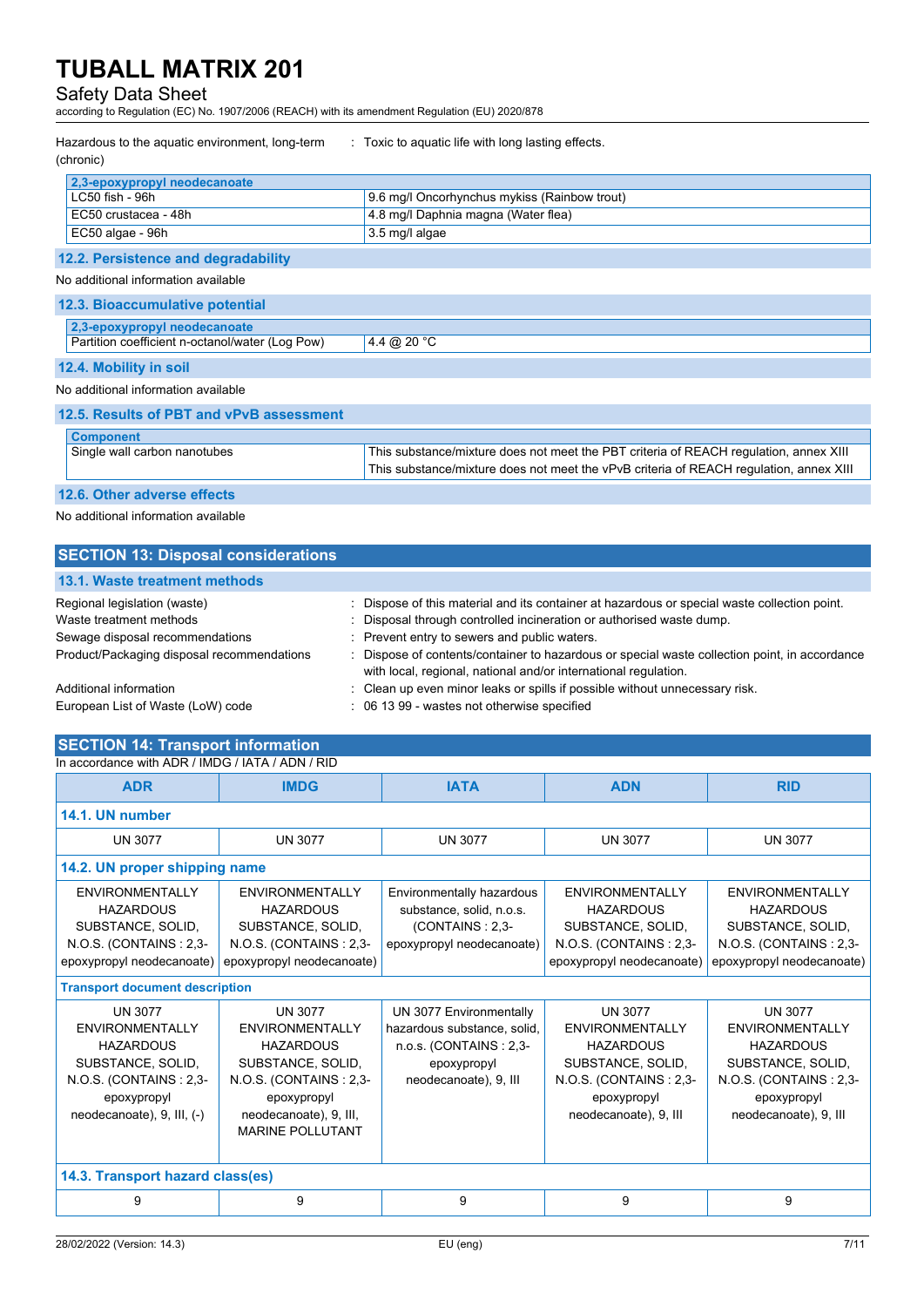# Safety Data Sheet

according to Regulation (EC) No. 1907/2006 (REACH) with its amendment Regulation (EU) 2020/878

| 14.4. Packing group                   |                                                                 |                                        |                                       |                                       |
|---------------------------------------|-----------------------------------------------------------------|----------------------------------------|---------------------------------------|---------------------------------------|
| III                                   | Ш                                                               | Ш                                      | Ш                                     | Ш                                     |
| <b>14.5. Environmental hazards</b>    |                                                                 |                                        |                                       |                                       |
| Dangerous for the<br>environment: Yes | Dangerous for the<br>environment : Yes<br>Marine pollutant: Yes | Dangerous for the<br>environment : Yes | Dangerous for the<br>environment: Yes | Dangerous for the<br>environment: Yes |

No supplementary information available

# **14.6. Special precautions for user**

| <b>Overland transport</b>                            |                           |
|------------------------------------------------------|---------------------------|
| Classification code (ADR)                            | : M7                      |
| Special provisions (ADR)                             | 274, 335, 375, 601        |
| Limited quantities (ADR)                             | 5kg                       |
| Excepted quantities (ADR)                            | : E1                      |
| Packing instructions (ADR)                           | : P002, IBC08, LP02, R001 |
| Special packing provisions (ADR)                     | : PP12, B3                |
| Mixed packing provisions (ADR)                       | : MP10                    |
| Portable tank and bulk container instructions (ADR)  | : T1, BK1, BK2, BK3       |
| Portable tank and bulk container special provisions  | $\therefore$ TP33         |
| (ADR)                                                |                           |
| Tank code (ADR)                                      | SGAV, LGBV                |
| Vehicle for tank carriage                            | : AT                      |
| Transport category (ADR)                             | 3                         |
| Special provisions for carriage - Packages (ADR)     | : V13                     |
| Special provisions for carriage - Bulk (ADR)         | : VC1, VC2                |
| Special provisions for carriage - Loading, unloading | $\therefore$ CV13         |
| and handling (ADR)                                   |                           |
| Hazard identification number (Kemler No.)            | t<br>90                   |
| Orange plates                                        | Ì                         |
|                                                      | 90                        |
|                                                      |                           |
|                                                      | 3077                      |
|                                                      |                           |
| Tunnel restriction code (ADR)                        |                           |
| <b>Transport by sea</b>                              |                           |
| Special provisions (IMDG)                            | 274, 335, 966, 967, 969   |
| Limited quantities (IMDG)                            | $: 5$ kg                  |
| Excepted quantities (IMDG)                           | : E1                      |
| Packing instructions (IMDG)                          | : LP02, P002              |
| Special packing provisions (IMDG)                    | <b>PP12</b>               |
| IBC packing instructions (IMDG)                      | IBC08                     |
| IBC special provisions (IMDG)                        | : B3                      |
| Tank instructions (IMDG)                             | : BK1, BK2, BK3, T1       |
| Tank special provisions (IMDG)                       | TP33                      |
| EmS-No. (Fire)                                       | : F-A                     |
| EmS-No. (Spillage)                                   | $: S-F$                   |
| Stowage category (IMDG)                              | AA                        |
| Stowage and handling (IMDG)                          | <b>SW23</b>               |
| Air transport                                        |                           |
| PCA Excepted quantities (IATA)                       | : E1                      |
| PCA Limited quantities (IATA)                        | Y956                      |
| PCA limited quantity max net quantity (IATA)         | 30kgG                     |
| PCA packing instructions (IATA)                      | 956                       |
| PCA max net quantity (IATA)                          | 400kg                     |
| CAO packing instructions (IATA)                      | 956                       |
| CAO max net quantity (IATA)                          | 400kg                     |
|                                                      |                           |
|                                                      |                           |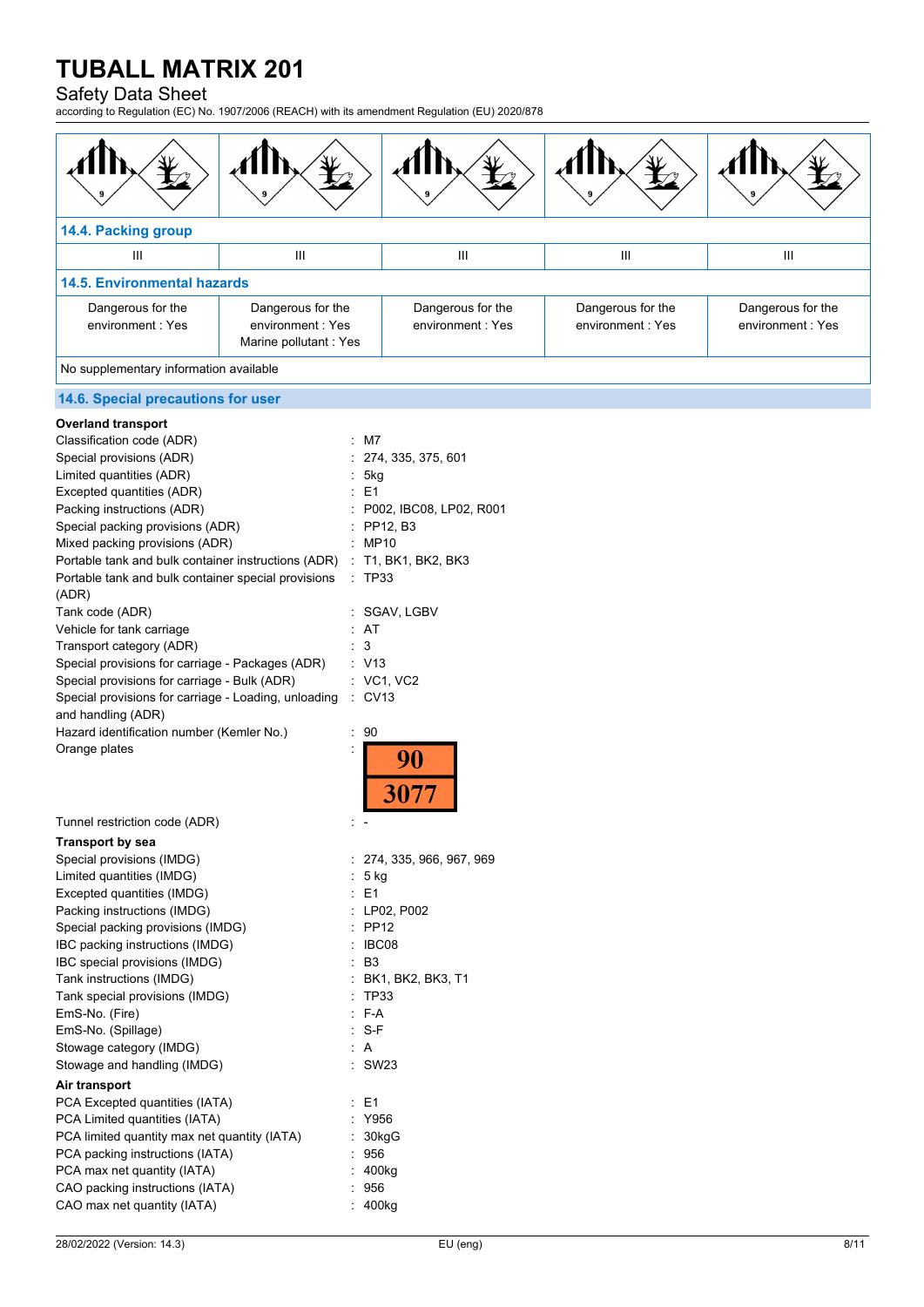## Safety Data Sheet

according to Regulation (EC) No. 1907/2006 (REACH) with its amendment Regulation (EU) 2020/878

| Special provisions (IATA)                                                  | $\therefore$ A97, A158, A179, A197                                                                                   |
|----------------------------------------------------------------------------|----------------------------------------------------------------------------------------------------------------------|
| ERG code (IATA)                                                            | : 9L                                                                                                                 |
| Inland waterway transport                                                  |                                                                                                                      |
| Classification code (ADN)                                                  | $:$ M7                                                                                                               |
| Special provisions (ADN)                                                   | 274, 335, 375, 601                                                                                                   |
| Limited quantities (ADN)                                                   | : 5 kg                                                                                                               |
| Excepted quantities (ADN)                                                  | $\therefore$ E1                                                                                                      |
| Equipment required (ADN)                                                   | $\therefore$ PP, A                                                                                                   |
| Number of blue cones/lights (ADN)                                          | $\therefore$ 0                                                                                                       |
| Additional requirements/Remarks (ADN)                                      | * Only in the molten state. ** For carriage in bulk see also 7.1.4.1. ** * Only in the case of<br>transport in bulk. |
| <b>Rail transport</b>                                                      |                                                                                                                      |
| Classification code (RID)                                                  | $:$ M7                                                                                                               |
| Special provisions (RID)                                                   | : 274, 335, 375, 601                                                                                                 |
| Limited quantities (RID)                                                   | : 5kg                                                                                                                |
| Excepted quantities (RID)                                                  | $E = 1$                                                                                                              |
| Packing instructions (RID)                                                 | : P002, IBC08, LP02, R001                                                                                            |
| Special packing provisions (RID)                                           | $:$ PP12, B3                                                                                                         |
| Mixed packing provisions (RID)                                             | : MP10                                                                                                               |
| Portable tank and bulk container instructions (RID)                        | $:$ T1, BK1, BK2, BK3                                                                                                |
| Portable tank and bulk container special provisions<br>(RID)               | $\therefore$ TP33                                                                                                    |
| Tank codes for RID tanks (RID)                                             | : SGAV, LGBV                                                                                                         |
| Transport category (RID)                                                   | 3                                                                                                                    |
| Special provisions for carriage - Packages (RID)                           | $\therefore$ W13                                                                                                     |
| Special provisions for carriage - Bulk (RID)                               | : VC1, VC2                                                                                                           |
| Special provisions for carriage - Loading, unloading<br>and handling (RID) | : CW13, CW31                                                                                                         |
| Colis express (express parcels) (RID)                                      | $\therefore$ CE11                                                                                                    |
| Hazard identification number (RID)                                         | .90                                                                                                                  |

**14.7. Transport in bulk according to Annex II of Marpol and the IBC Code**

Not applicable

## **SECTION 15: Regulatory information**

**15.1. Safety, health and environmental regulations/legislation specific for the substance or mixture**

#### **15.1.1. EU-Regulations**

| The following restrictions are applicable according to Annex XVII of the REACH Regulation (EC) No 1907/2006: |                              |                                                                                                                                                                                                                                                                                                                            |  |
|--------------------------------------------------------------------------------------------------------------|------------------------------|----------------------------------------------------------------------------------------------------------------------------------------------------------------------------------------------------------------------------------------------------------------------------------------------------------------------------|--|
| Reference code                                                                                               | Applicable on                | Entry title or description                                                                                                                                                                                                                                                                                                 |  |
| 3(b)                                                                                                         | 2,3-epoxypropyl neodecanoate | Substances or mixtures fulfilling the criteria for any of the following hazard classes<br>or categories set out in Annex I to Regulation (EC) No 1272/2008: Hazard classes<br>3.1 to 3.6, 3.7 adverse effects on sexual function and fertility or on development,<br>3.8 effects other than narcotic effects, 3.9 and 3.10 |  |
| 3(c)                                                                                                         | 2,3-epoxypropyl neodecanoate | Substances or mixtures fulfilling the criteria for any of the following hazard classes<br>or categories set out in Annex I to Regulation (EC) No 1272/2008: Hazard class<br>4.1                                                                                                                                            |  |

Contains no substance on the REACH candidate list

Contains no REACH Annex XIV substances

Contains no substance subject to Regulation (EU) No 649/2012 of the European Parliament and of the Council of 4 July 2012 concerning the export and import of hazardous chemicals.

Contains no substance subject to Regulation (EU) No 2019/1021 of the European Parliament and of the Council of 20 June 2019 on persistent organic pollutants

**15.1.2. National regulations**

#### **Germany**

| Employment restrictions                                                | Observe restrictions according Act on the Protection of Working Mothers (MuSchG)<br>Observe restrictions according Act on the Protection of Young People in Employment<br>(JArbSchG) |
|------------------------------------------------------------------------|--------------------------------------------------------------------------------------------------------------------------------------------------------------------------------------|
| Water hazard class (WGK)<br>Hazardous Incident Ordinance (12. BImSchV) | : WGK 2, Significantly hazardous to water (Classification according to AwSV, Annex 1)<br>$\therefore$ Is not subject of the Hazardous Incident Ordinance (12. BImSchV)               |
|                                                                        |                                                                                                                                                                                      |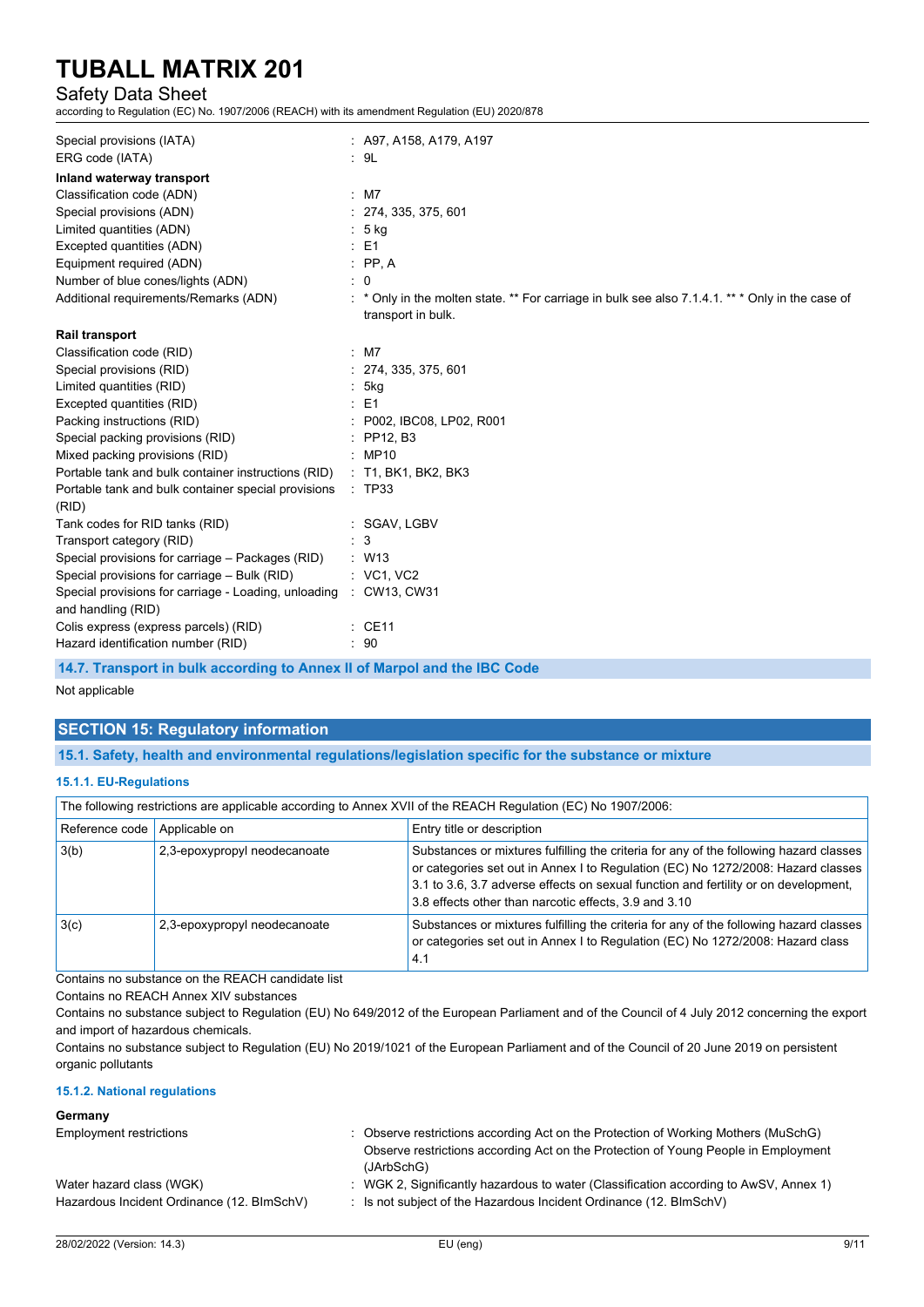## Safety Data Sheet

according to Regulation (EC) No. 1907/2006 (REACH) with its amendment Regulation (EU) 2020/878

| <b>Netherlands</b>                               |                                                                                          |
|--------------------------------------------------|------------------------------------------------------------------------------------------|
| SZW-lijst van kankerverwekkende stoffen          | : None of the components are listed                                                      |
| SZW-lijst van mutagene stoffen                   | : None of the components are listed                                                      |
| NIET-limitatieve lijst van voor de voortplanting | : None of the components are listed                                                      |
| giftige stoffen - Borstvoeding                   |                                                                                          |
| NIET-limitatieve lijst van voor de voortplanting | : None of the components are listed                                                      |
| giftige stoffen – Vruchtbaarheid                 |                                                                                          |
| NIET-limitatieve lijst van voor de voortplanting | : None of the components are listed                                                      |
| giftige stoffen – Ontwikkeling                   |                                                                                          |
| <b>Denmark</b>                                   |                                                                                          |
| Danish National Regulations                      | : Young people below the age of 18 years are not allowed to use the product              |
|                                                  | Pregnant/breastfeeding women working with the product must not be in direct contact with |
|                                                  | the product                                                                              |

## **15.2. Chemical safety assessment**

**For the following substances of this mixture a chemical safety assessment has been carried out**

Single wall carbon nanotubes

2,3-epoxypropyl neodecanoate

## **SECTION 16: Other information**

| <b>Abbreviations and acronyms:</b>         |                                                                                                   |
|--------------------------------------------|---------------------------------------------------------------------------------------------------|
| <b>ADN</b>                                 | European Agreement concerning the International Carriage of Dangerous Goods by Inland Waterways   |
| <b>ADR</b>                                 | European Agreement concerning the International Carriage of Dangerous Goods by Road               |
| <b>ATE</b>                                 | <b>Acute Toxicity Estimate</b>                                                                    |
| <b>BLV</b>                                 | <b>Biological limit value</b>                                                                     |
| CAS-No.                                    | <b>Chemical Abstract Service number</b>                                                           |
| CLP                                        | Classification Labelling Packaging Regulation; Regulation (EC) No 1272/2008                       |
| <b>DIRM</b>                                | Mass-based Dustiness Index                                                                        |
| <b>DMEL</b>                                | <b>Derived Minimal Effect level</b>                                                               |
| <b>DNEL</b>                                | Derived-No Effect Level                                                                           |
| <b>EC50</b>                                | Median effective concentration                                                                    |
| EC-No.                                     | European Community number                                                                         |
| EN                                         | European Standard                                                                                 |
| <b>IATA</b>                                | <b>International Air Transport Association</b>                                                    |
| <b>IMDG</b>                                | International Maritime Dangerous Goods                                                            |
| LC50                                       | Median lethal concentration                                                                       |
| LD50                                       | Median lethal dose                                                                                |
| <b>LOAEL</b>                               | Lowest Observed Adverse Effect Level                                                              |
| <b>NOAEC</b>                               | No-Observed Adverse Effect Concentration                                                          |
| <b>NOAEL</b>                               | No-Observed Adverse Effect Level                                                                  |
| <b>NOEC</b>                                | No-Observed Effect Concentration                                                                  |
| <b>OEL</b>                                 | Occupational Exposure Limit                                                                       |
| <b>PBT</b>                                 | <b>Persistent Bioaccumulative Toxic</b>                                                           |
| <b>PNEC</b>                                | <b>Predicted No-Effect Concentration</b>                                                          |
| <b>REACH</b>                               | Registration, Evaluation, Authorisation and Restriction of Chemicals Regulation (EC) No 1907/2006 |
| <b>RID</b>                                 | Regulations concerning the International Carriage of Dangerous Goods by Rail                      |
| <b>SDS</b>                                 | <b>Safety Data Sheet</b>                                                                          |
| vPvB                                       | Very Persistent and Very Bioaccumulative                                                          |
| <b>WGK</b>                                 | <b>Water Hazard Class</b>                                                                         |
| <b>Full text of H- and EUH-statements:</b> |                                                                                                   |
| Aquatic Chronic 2                          | Hazardous to the aquatic environment - Chronic Hazard, Category 2                                 |
| Eye Irrit. 2                               | Serious eye damage/eye irritation, Category 2                                                     |
| Muta <sub>.2</sub>                         | Germ cell mutagenicity, Category 2                                                                |
| Skin Sens. 1                               | Skin sensitisation, Category 1                                                                    |
| H317                                       | May cause an allergic skin reaction.                                                              |
| H319                                       | Causes serious eye irritation.                                                                    |
| H341                                       | Suspected of causing genetic defects.                                                             |
| H411                                       | Toxic to aquatic life with long lasting effects.                                                  |
| Revision                                   | All recent revision(s) are noted by a bold triangle pointed to right ' $\blacktriangleright$ '.   |